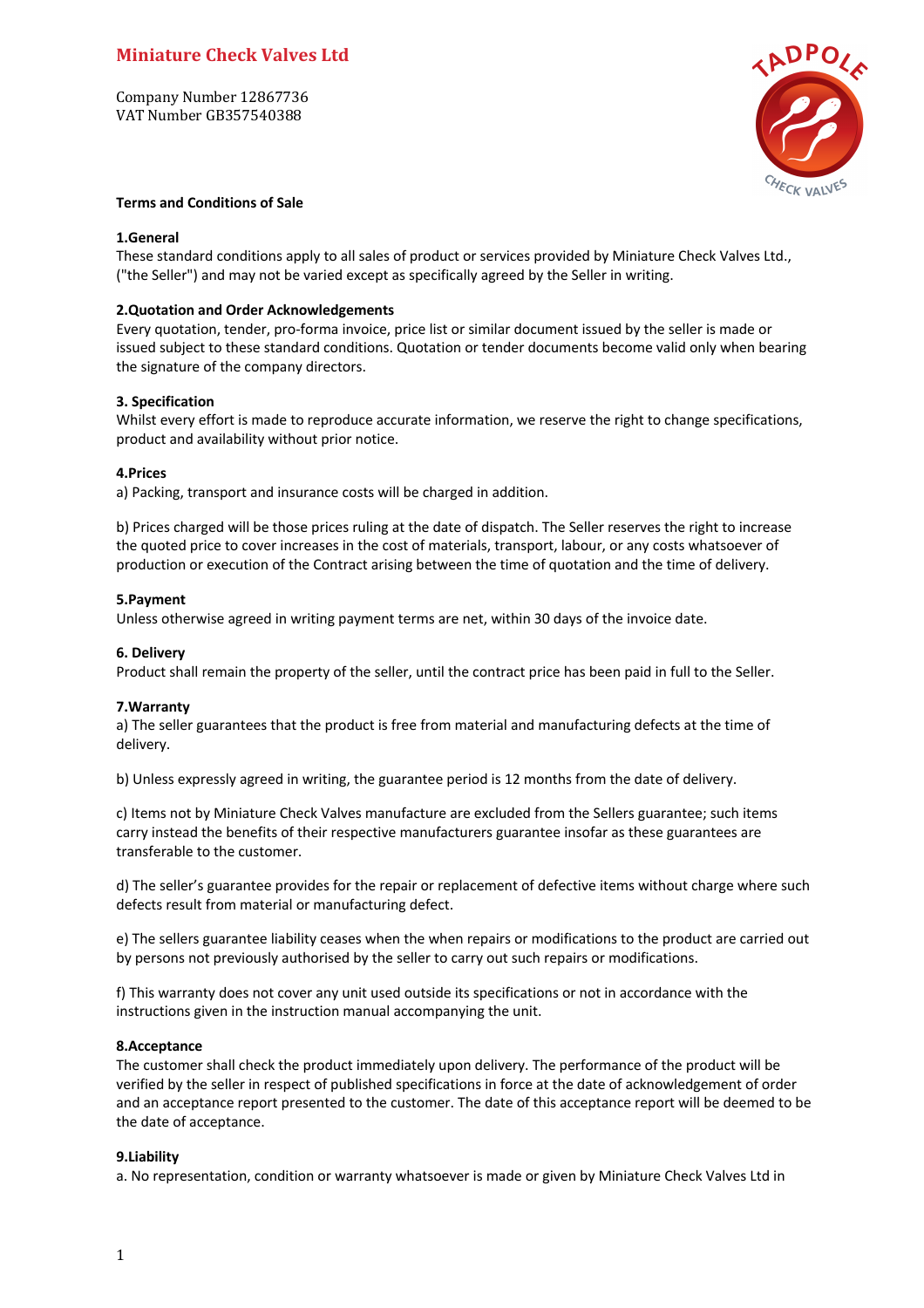respect of any of Product. All conditions and warranties whether arising by operation of law or otherwise in relation to the provision, evaluation or use of the Product are hereby expressly excluded.

b. Miniature Check Valves Ltd shall be under no liability whatsoever to the Recipient for any expenses, loss, death, damage or injury of any kind (including any loss or profit or consequential damage) sustained by the Recipient or any third party which: -

:- arises or derives directly or indirectly from the Product and particularly, but without limitation, from the provision, evaluation or use thereof; or

:- arises or derives directly or indirectly from any technical or other advice given by Miniature Check Valves Ltd or any of its officers, employees or agents to the Recipient or from any reliance by the recipient or any third party thereon.

c. The Recipient shall indemnify Miniature Check Valves Ltd from and against all claims, demands, actions, liabilities and damage made by, or awarded to, any person and any costs and expenses thereof which :-arise or derive directly or indirectly from the Product and particularly, but without limitation, from the provision evaluation or use thereof; or

:- arise or derive directly or indirectly from any technical or other advice given by Miniature Check Valves Ltd or any of its officers, employees or agents to the Recipient or any reliance by the Recipient or any third party thereon.

## **10.Illustrations**

All drawings, specifications and particulars of weights and dimensions are approximate only. The descriptions and illustrations contained in brochures and catalogues are intended to convey a general idea of the product described therein and do not form part of the contract. Every effort will be made to ensure that the product conforms to the published specifications, but the Seller reserves the right to incorporate any improvements or additional features not strictly in accordance with the specifications prevailing prior to contract.

#### **11.Online Transections**

# a) Pricing Policy

The price for products and services is shown either online or in our quotation to you. If we do not give you a quotation, the price will be the list price that applies to your country on the date we receive your order. Our prices, quoted or invoiced, do not include any taxes (including VAT), charges and government fees that may apply to your order. If they apply, it will be your responsibility to pay any taxes or fees, and we will add them to your invoice. You are also responsible for standard delivery and handling charges, if any. We will also add these charges to your invoice. Despite our diligent efforts, a small number of items in our web site may be incorrectly priced. Rest assured that we will verify all prices as part of our shipping procedures and provide you with correct pricing in your order confirmations. We apologize in advance for any inconvenience you might experience.

# b) Returns/Cancellation Policy

Returns are accepted within 30 days of the date of purchase, subject to 25% restocking fee. All returns must be sent in the original package, in the same condition it was received. Defective or damaged materials will be exchanged with the same material at no additional cost, as long as our customer service department is informed within 24 hours of delivery. All materials will be inspected to determine whether the item appears defective. To obtain a return or exchange authorization, please contact our customer service department at +44 (0)1954252522.

#### c) Order Cancellation

To cancel an online order placed with Miniature Check Valves, you must contact customer service within 24 hours. Every effort will be made to accommodate the cancellation of your order, as long as it has not shipped yet. When contacting customer service to cancel an order, please be ready to provide your name, the order number, and your contact information.